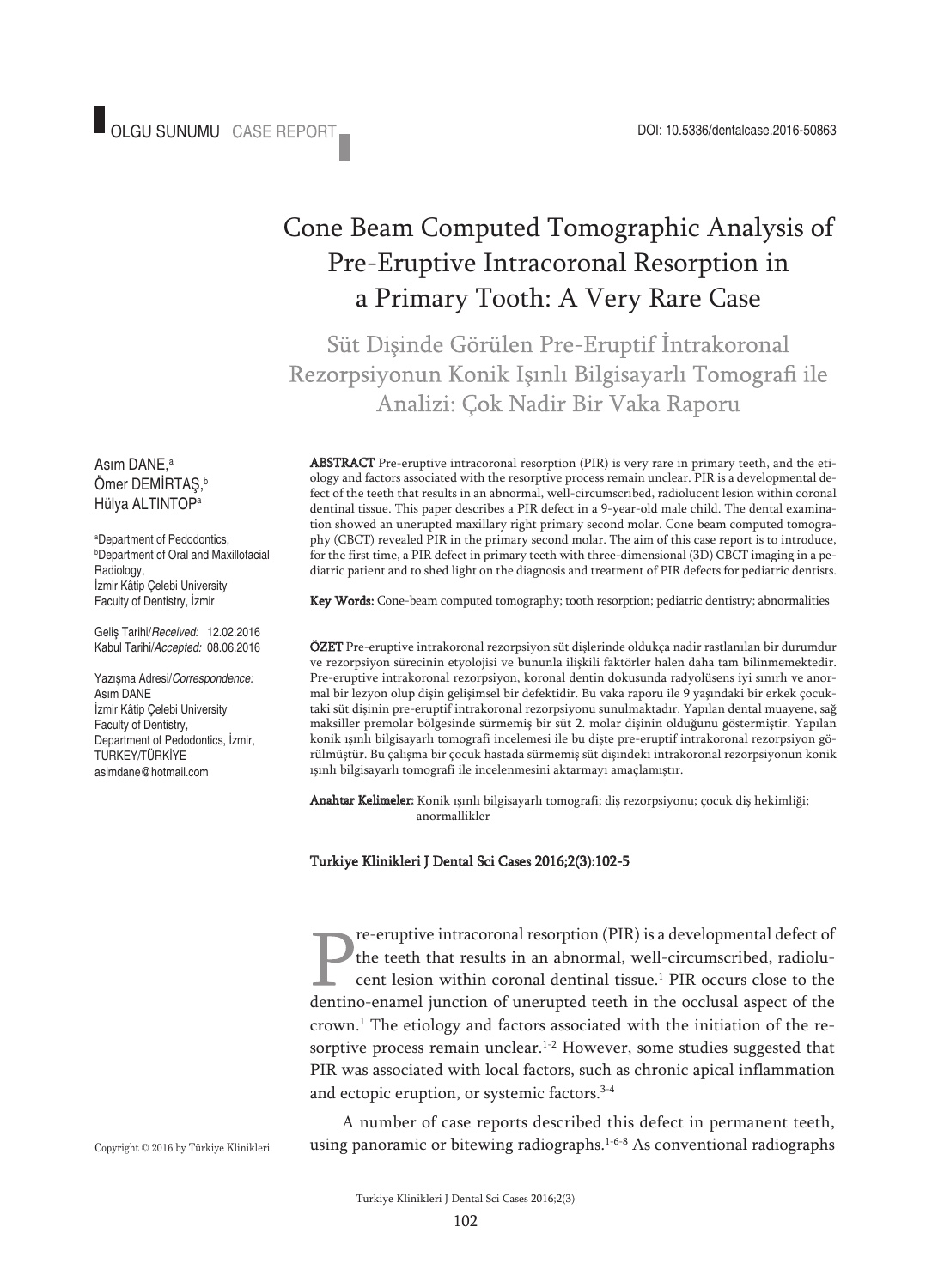produce only a two-dimensional (2D) view of teeth and adjacent structures, they cannot provide a clear view of the crowns of unerupted teeth. Hence, defects might be missed, especially in mixed dentition. <sup>3</sup> Recently, cone beam computed tomography (CBCT) has been used to evaluate the internal and external morphology of teeth. <sup>5</sup> CBCT offers highresolution and three-dimensional (3D) views, without superimposition, thereby overcoming the limitations of 2D imaging. CBCT provides a practical tool for noninvasive, 3D reconstruction imaging and an accurate representation of internal and external dental anatomy.

To the best of our knowledge, there have been no case reports of CBCT imaging of PIR defects in primary teeth. The aim of this case report was to evaluate a PIR defect in the primary teeth of a pediatric patient with 3D CBCT imaging and to shed light on the diagnosis and treatment of PIR defects for pediatric dentists.

## **CASE**

A 9-year-old male was referred to the Department of Pediatric Dentistry at Izmir Katip Çelebi University, Izmir, Turkey for evaluation of the maxillary left central incisor. The first dental examination revealed a central incisor that had been intruded 2 years earlier. A medical history revealed no systemic disease or allergies. A general dental examination showed that the maxillary right first molar inclined to mesial and that there was no primary second molar on this side. A panoramic radiograph showed an unerupted maxillary right primary second molar. As this meant the maxillary right second premolar could not erupt, we decided to extract the unerupted maxillary right primary second molar. To clarify the localization of the tooth prior to maxillofacial surgery, CBCT images of the dentition were obtained (Figure 1). The patient's parents provided informed consent was obtained prior to the radiography, and the CBCT examinations were performed according to the principles of the Declaration of Helsinki. Only the researchers had access to the acquired data. All the images were obtained using a NewTom 5G CBCT machine (NewTom 5G; QR, Verona, Italy). The



**FIGURE 1:** First orthopantomogram (OPG) of the patient.

CBCT images were analyzed with the inbuilt software (NNT), using a Dell Precision T5400 workstation (Dell, Round Rock, TX) with a 32-in Dell LCD screen (resolution of  $1280 \times 1024$  pixels) in a darkroom. The CBCT images revealed intracoronal resorption of the unerupted maxillary right primary second molar (Figure 2).

The localization of the tooth was detected using the CBCT images. After appropriate local anesthesia (1.8% lignocaine with 1:100,000 adrenaline), the overlying mucosa was surgically removed, and the tooth was extracted. In a follow-up examination 6 months later, the dental examination showed that the maxillary right first molar was still inclined to mesial and that the second premolar was embedded. Thus, the patient was redirected to an orthodontic consultant (Figures 3, 4).

#### **DISCUSSION**

Except for a single case report, a PubMed search did not retrieve any screening studies of the prevalence of PIR in primary teeth. <sup>6</sup> Thus, the present study seems to be the first report of the detection of PIR in a primary tooth with CBCT imaging. The absence of the detection and reporting of PIR defects in primary dentition may be because routine radiographs are not routinely performed in young children (i.e., younger than 4–5 years). <sup>6</sup> According to our recent study, CBCT images are superior to panoramic radiographs in diagnosing PIR defects. In addition to low radiation exposure, CBCT images offer accurate 3D multiplanar, cross-sectional views of dentition that can reveal accurate relationship of structures, underlying anatomical and pathological abnormalities. <sup>7</sup> Most importantly, by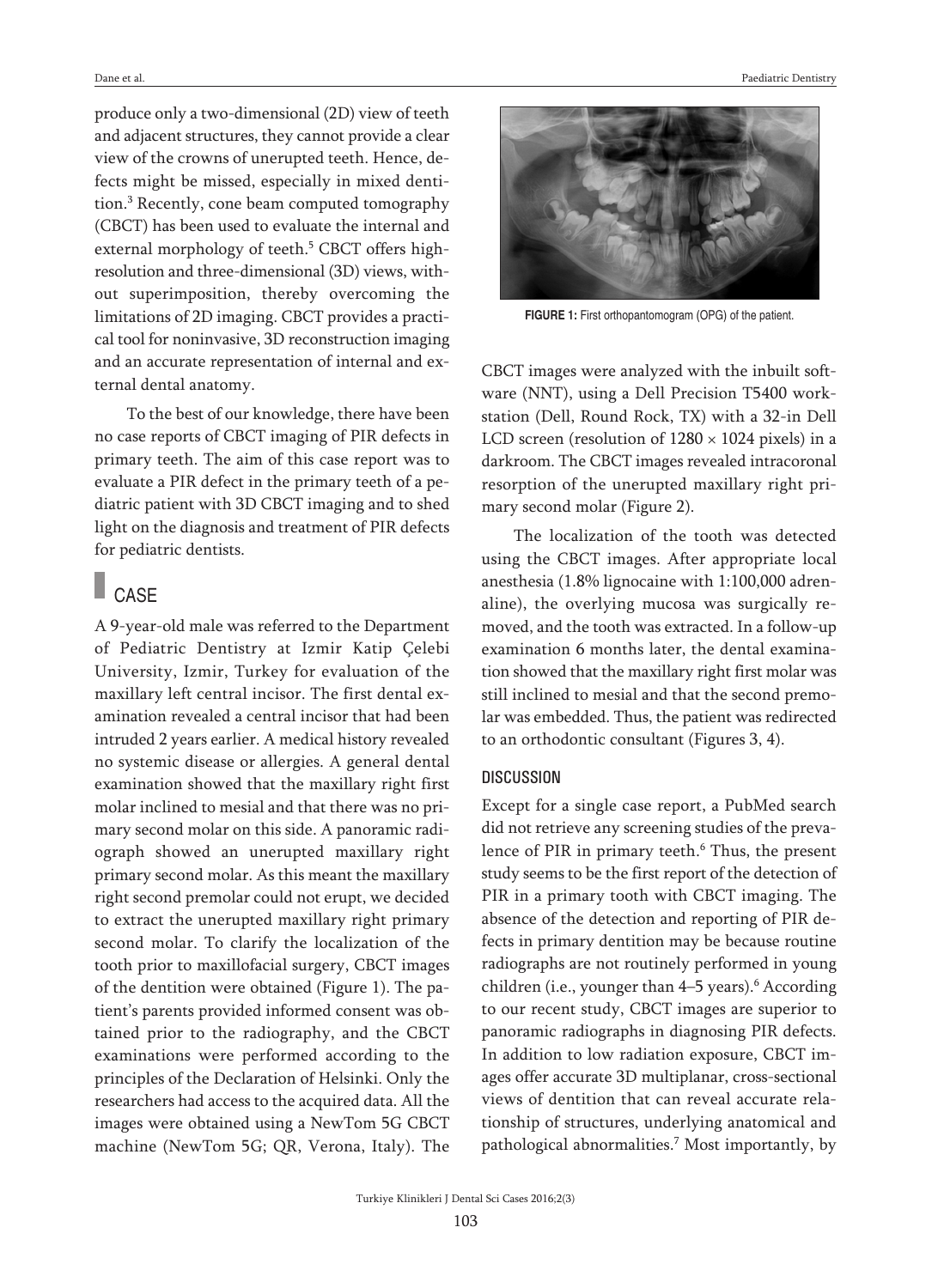

**FIGURE 2:** Three different aspects (axial, coronal, and sagittal) of the unerupted primary tooth with a PIR defect.

revealing the actual position and measurement of the anatomical structures, it eliminates crude estimation and interpretations, allowing precision surgery to be performed. 8-9

In permanent teeth, the reported prevalence of teeth affected by PIR defects range from 0.7% to 27.3%. 4-10 The widespread variation in the reported prevalence may be explained by the different cohorts studied, variations in the diagnostic techniques used, and diagnostic difficulties. PIR defects are classified according to the size of the defect, with resorption less than one-third of the dentin thickness classified as I, between one-third and two-thirds of the dentin thickness classified as II, and extending more than two-thirds of the dentin thickness classified as III. <sup>2</sup> In the present case, the primary second molar tooth with a PIR defect was classified as PIR II. In the previous case report of a PIR defect in a primary tooth, the defect was classified as PIR I.<sup>6</sup> The difference may be related to multiple local factors, unknown etiological factors, and radiological techniques. According to the CBCT images, the defect of the primary tooth was at the distal and palatal aspect of the crown.

The etiology of PIR is controversial and unclear. According to one theory, it may be due to pressure-induced local damage to the protective layer of a tooth caused by an abnormal tooth position, resulting in resorptive cells easily reaching the dentinal layer of the tooth and causing resorption. 11 Ectopic positioning of affected teeth or adjacent abutting teeth can cause local pressure, which may then enable resorptive cells to invade the dentin



**FIGURE 3:** Patient's last OPG after tooth extraction.



**FIGURE 4:** Maxillary image after tooth extraction.

through enamel fissures or via the cementoenamel junction. A previous study found a highly significant association of ectopically positioned permanent molars with pre-eruptive dentin radiolucencies, suggesting that the ectopic positions of these molars may act as a trigger factor for PIR. It may be hypothesized that pressure resulting from an abnormal position induces sufficient local damage to the tooth protective covering to allow re